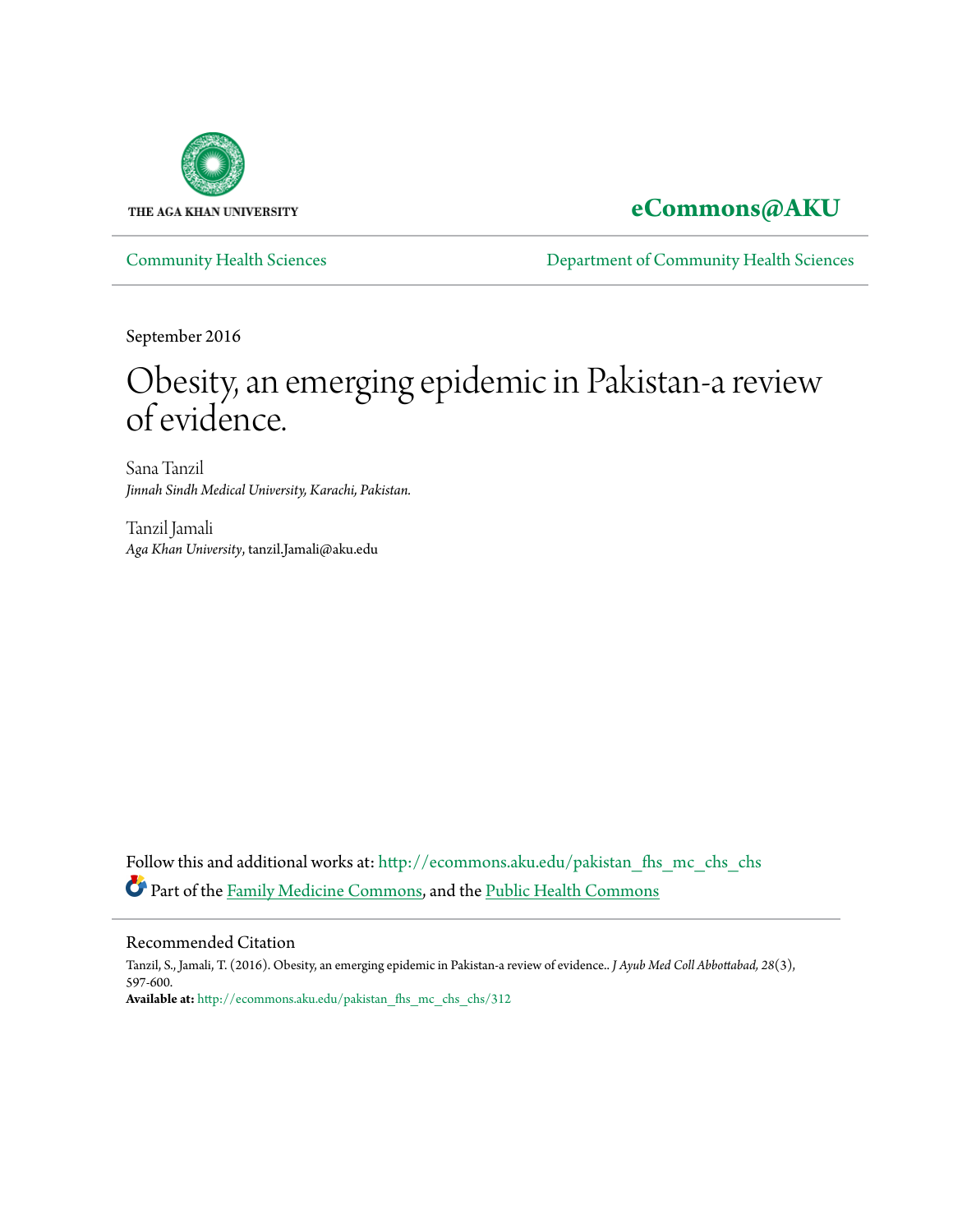# REVIEW ARTICLE OBESITY, AN EMERGING EPIDEMIC IN PAKISTAN-A REVIEW OF EVIDENCE

#### Sana Tanzil, Tanzil Jamali\*

APPNA Institute of Public Health, Jinnah Sindh Medical University, Karachi, \*Department of Community Health Sciences, Aga Khan University Hospital, Karachi-Pakistan

Background: In Pakistan, the disease pattern is facing a huge changeover from acute and communicable diseases to the non-communicable diseases. Moreover, an emerging epidemic of obesity is still under recognized in Pakistan. A detailed review and dissemination of the existing knowledge to determine the extent of burden of obesity can help understand this important public health issue. Methods: A detailed literature review was conducted through PubMed search engines, regarding obesity burden in Pakistan. The original peer reviewed research articles, reports of WHO in English language, non-government organizations reports were included in the review. "Obesity AND Pakistan" were used as a search terms. Results: Pakistan is suffering from epidemic of obesity, affecting all age groups. Urban population, particularly women shows considerable higher burden of obesity as compared to men and women from rural population. However, among children and adolescents there is variation in prevalence of obesity. Girls from all age groups are predominantly more obese as compared to boys. Most of the studies have estimated child obesity among school going children of different age groups and need careful interpretation. Conclusion: Pakistan is currently suffering from an emerging epidemic of obesity. The rising burden of obesity is widespread among adults (man and women) and children. The burden of obesity is higher among females in all age groups as compare to males. Effective interventions are required at population level to prevent and control this emerging public health issue.

Keywords: Obesity; Malnutrition; Epidemic; Pakistan

J Ayub Med Coll Abbottabad 2016;28(3):597–600

#### INTRODUCTION

Obesity is a preventable medical condition characterized by increased fat deposition in the body as a result of increased caloric intake or decreased physical activity. <sup>1</sup> Globally, World Health Organization (WHO) classifies the overweight and obesity on the basis of body mass index (BMI), excluding Asians which have a much lower cut-off due to their higher risk of morbidity secondary to obesity. <sup>1</sup> Obesity has serious health effects and it is a known independent risk factor for many noncommunicable diseases including cardiovascular diseases, hypertension, type-II diabetes mellitus, hyperlipidaemia, osteoarthritis, obstructive sleep apnoea and certain cancers. $1-3$  Obesity can lead to catastrophic financial losses in a community by increased health related expenditure for treatment of non-communicable diseases while reducing overall productivity of the society.<sup>3</sup> It is reported that obesity contributes to more than 36 billion of DALYs (Disability adjusted life years) globally in addition to (2–6) percent total health expenditure of health in many countries.<sup>2</sup>

Globally, changing trends for food, increase in sedentary life style, rapid industrialization and urbanization are the key factors which contribute to increasing burden of obesity as an emerging epidemic. It is a known fact that countries sharing the highest burden of obesity also share the highest burden of diabetes mellitus and metabolic syndrome.<sup>3</sup> This association of obesity with non-communicable diseases makes this problem as a priority public health issue of this century. It is estimated in 2008, that 1.46 billion adults of world are overweight and 502 million are obese, where 170 million of the children around the world are obese and overweight.<sup>2,3</sup> Hence, obesity is affecting a large proportion of the world`s population. 2 Countries bearing the major burden of obesity pandemic include Papua New Guinea; 79–80 percent obese population, Qatar 34–45 percent obese population, Lebanon 36–38 percent obese population and United States 32-35 percent of obese population overall.<sup>4</sup>

Obesity was previously considered as a major public health issue of developed countries only, but for last two decades due to rapid social and environmental transitions it is identified that obesity have increased three times in middle and low income countries and affecting people of all age groups including children while these countries are already fighting with severe issues related to malnutrition especially in children.<sup>5</sup> In Pakistan the disease pattern of the country facing an acute changeover from communicable diseases to a rising trend of noncommunicable diseases. Apart from other noncommunicable diseases obesity has emerged as an epidemic which is still under recognized in Pakistan.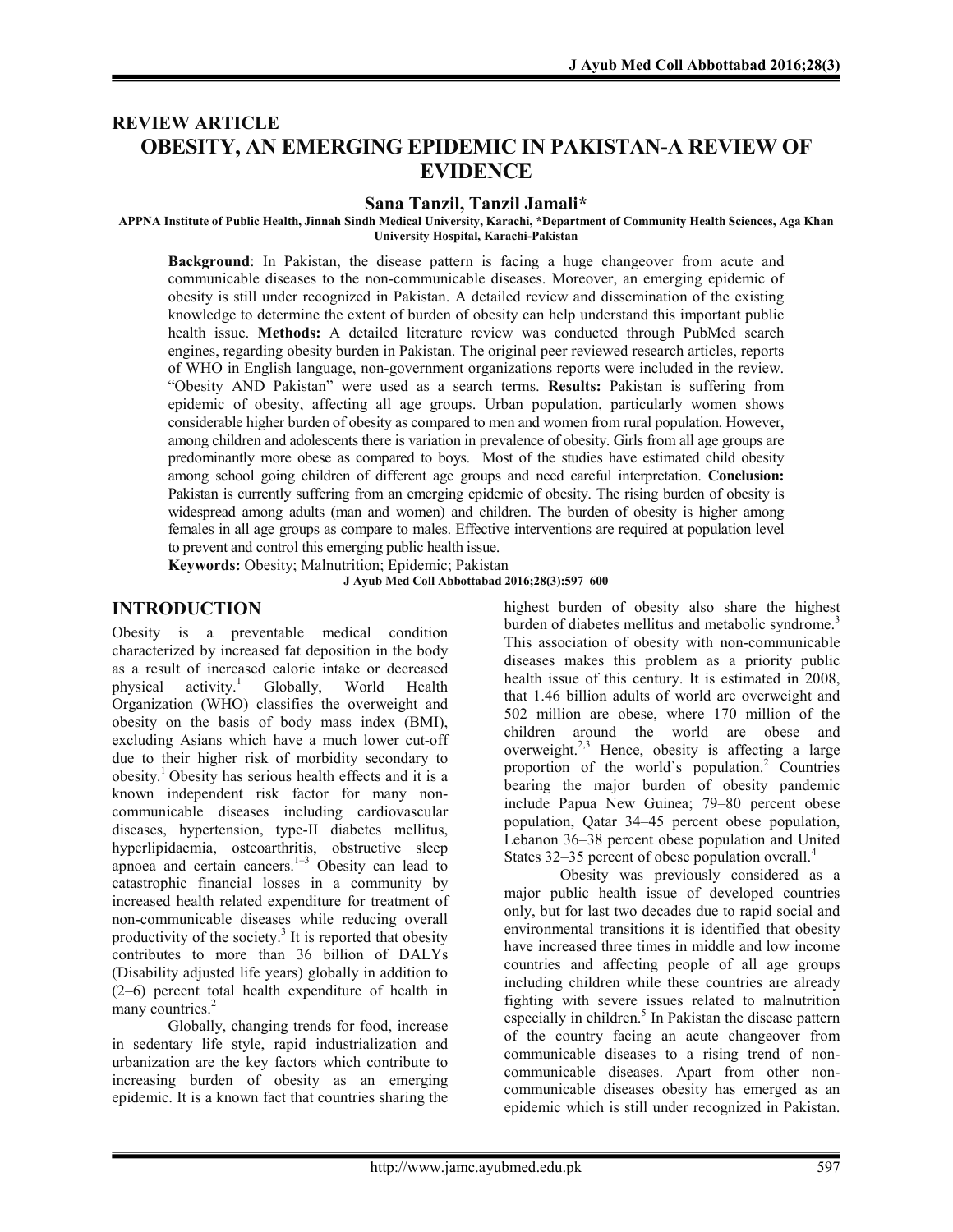Few studies have been done so far, and to identify the various burden in different age groups both in children and adults. There is a need of detailed review and dissemination of the existing knowledge, to determine the extent of burden of obesity and its distribution among various high risk groups can result in better understanding of this important public health issue.

# MATERIAL AND METHODS

A detailed literature review was conducted through PubMed search engines, regarding obesity burden in Pakistan. The original peer reviewed research articles, reports of WHO in English language, nongovernment organizations reports were included in the review. "Obesity AND Pakistan" was used as a search terms. Articles were retrieved and reviewed, to study the burden of obesity in Pakistan. Seven articles were included in the review out of which four were related to adult obesity in Pakistan while three studies were related to child obesity. A detailed review of articles was done to assess the burden of obesity and its distribution in Pakistan.

# RESULTS AND DISCUSSION

Pakistan is a developing country facing a "double burden," comprising diseases associated with under development issues leading to poor quality of life (infectious diseases and nutritional deficiencies) and non-communicable disorders secondary to urbanization or rapid industrialization. 6 In Pakistan contributory factors are environmental changes, urbanization, lifestyles modification, consumption of high density diets, and decrease physical activity have resulted in a rising burden of overweight and obesity. <sup>7</sup> In Pakistan, the existing literature is scarce regarding the burden of overweight and obesity. Studies have identified the variable burden of overweight and obesity among various populations distinct on the basis of gender and age groups, including school-aged children. Furthermore, various studies have identified substantial increase in the burden of obesity particularly among children, comprising 43 percent of Pakistan's total population. Recognition of the high risk groups is also important for appreciation of the risk and targeted control measures.

In Pakistan obesity among adults has emerged as a public health threat in past few decades. Studies have identified rising proportions of overweight and obese among adults especially those, living in urban areas while females to have a higher proportion of overweight and obese than males of similar population.<br>The National

Health Survey of Pakistan(NHSP) conducted from 1990–1994,

reported the double burden of disease, i.e., undernutrition and overweight among adolescents and adults' population. <sup>8</sup> According to this Pakistan National Health Survey (1990–94), the prevalence of obesity among adults (25-44 years) in rural areas of Pakistan was; 9% among men and 14% among women. However the prevalence of obesity even higher in urban areas i.e. 22% for men and 37% women were obese in urban settings. 8 The evidence of high prevalence of an overweight and obesity among Pakistani females were also supported by the Pakistan demographic health survey 2013.<sup>9</sup> The PDHS 2013 reported 11% prevalence of obesity in among men and 19% among women living in rural settings while in urban settings 23% of men and 40% of all women were obese.<sup>10</sup> A study conducted in northern areas of Pakistan has described an ageadjusted prevalence of overweight and obesity around 13.5% and 14.1% for men and women respectively and an increase in prevalence per year equally for both men and women.<sup>11</sup> Another study conducted in the city of Multan, Pakistan considering the new recommended BMI cut-off for Asians found 46% of the people were overweight and obese, while 24.55% were underweight. The mean BMI of males and females were different significantly with a proportion of overweight or obese around 55.12% among males and 36.15% among females contrary to findings from other studies conducted in other parts of country.<sup>12</sup>

The NHS reported that around 1% of the Pakistani population is obese and 5% is overweight in the young age group, i.e., 15-24 years. A survey of three affluent schools of Karachi reported that overweight and obesity among children and adolescent were associated with unhealthy lifestyle and lack of proper food intake (imbalance in the uptake of carbohydrate, fat and protein). <sup>13</sup> Similar findings were reported from neighbouring countries like India and Sri Lanka, with high prevalence of overweight and obesity in their populations particularly among urban settings. 14,15 These findings were also comparable to the data available from other countries like United Kingdom, Qatar and Iran.<sup>16-19</sup> However, the dietary and nutritional patterns, i.e., nutritional transition, resulting from large modifications in the overall pattern of the dietary habit, associated with the socio-economic and demographic change. These changes effect the health and are associated with a high prevalence of obesity; particularly childhood obesity.<sup>20</sup>

A survey conducted in UK among multiethnic and socioeconomic groups to determine the burden of childhood obesity found that 23% of children were reported overweight and 6% were obese. Among gender distribution, girls were more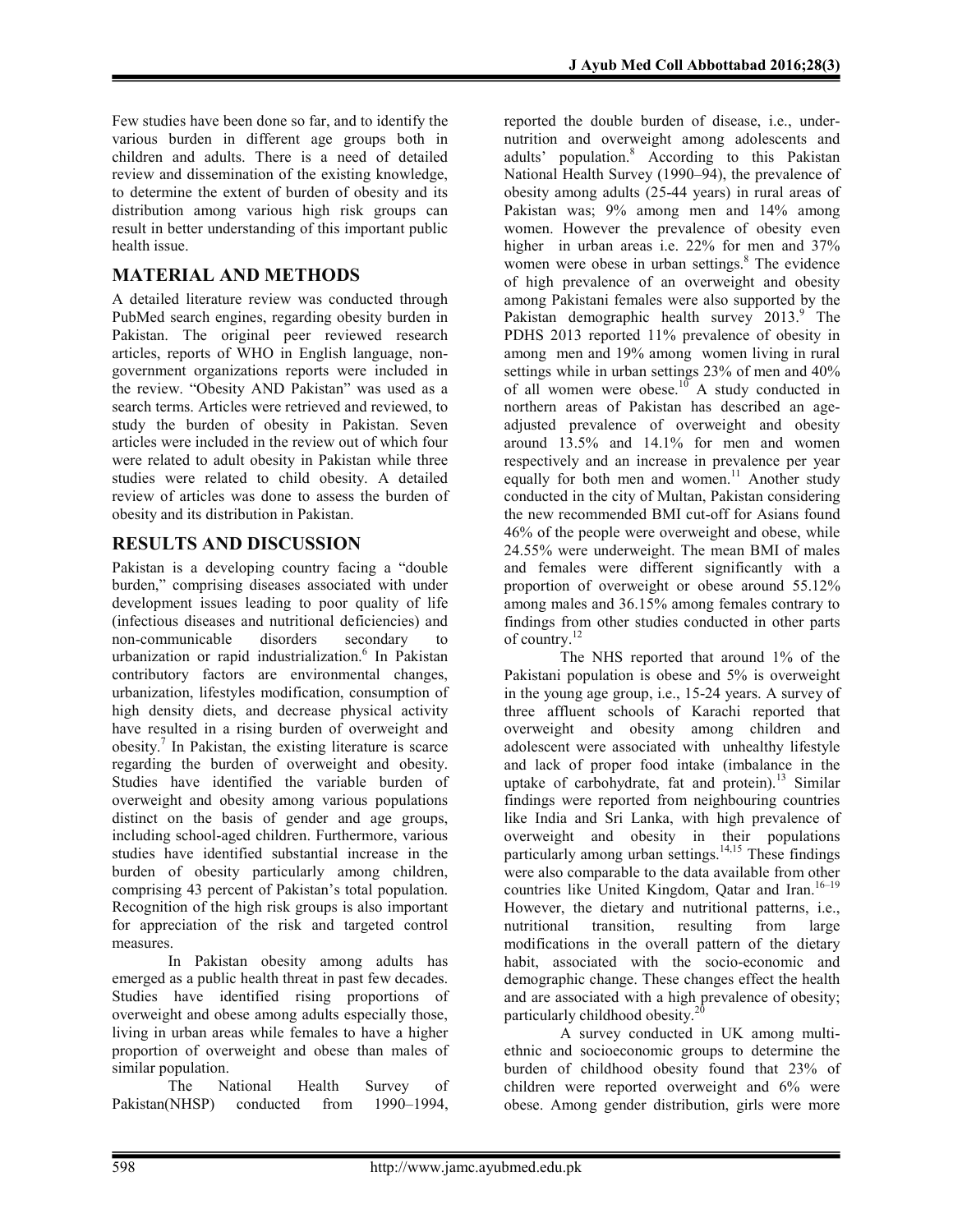likely to be overweight than boys' 24% vs. 22% respectively. The percentage of children who are obese and overweight also varies by ethnic group but not by socioeconomic status. The existing evidence suggest that children from India and Pakistan (boys) have an increased risk of being overweight than the general population while children from UK, Afro-Caribbean and Pakistani girls were at high risk of being obese.<sup>19</sup> Variation in height and weight among different ethnic group were also present.<sup>19</sup> Afro-Caribbean girls and boys mean BMI were higher, while Indian, Bangladeshi, and Chinese boys and girls have low BMI, as compared to general population.<sup>17,19</sup> Similarly the prevalence of childhood obesity in UK was found to be 14–19% in 1999 and 6–25% in 2001. 21,22

There is dearth of literature in Pakistan regarding prevalence of obesity among school going children. The study was conducted in Hazara division, Pakistan, to determine the obesity prevalence in school going children Prevalence of obesity was found to be 4.78% with the male to female ratio was  $1:1.2^{23}$  The prevalence of obesity was higher among students of private school than students of government schools. Among children of age 12–14 years the prevalence was found to be 49%, while among 6–7 years' age prevalence was 20.26%. The burden in this study found similar to the results from other regional developing countries. There is a need to create awareness about obesity and the complications associate with this issue.<sup>23–25</sup> A similar study from Thailand, report the prevalence of obesity among children of 2–5 years was 7.9% and 6.7% in the  $6-12$  years of age.<sup>24</sup>

Another survey conducted among schoolaged children in Karachi assessed the nutritional status and found that 27.3% of the school children were underweight, 14.3% of the children were stunt and the overall burden of overweight and obese children was 5.7. These findings were consistent with findings reported by NHSP. $25$  The level of physical activity was inversely associated with being overweight or obese for those who engaged for more than 30 minutes of physical activity. These increasing trends of childhood obesity are consistent with global trends among developed countries as well; United States, 14–17% childhood obesity over a period of four years, Brazil, 2.5-fold increase in childhood obesity from 4 to 14% over the last three decades.<sup>26</sup>

The study highlights a rapid increase in the number of overweight and obesity among children despite a fact that there is persistently high burden of under nutrition. The age-related rise in overweight and obese children in Pakistan is associated with simultaneously decrease in physical activity, contributed as one of the major factors. The strategies must include interventions for the prevention of obesity among children by promoting physical activity and healthy dietary intake especially in schools. 25

#### Strength and limitations:

This review included articles from one search engine only which might have resulted in inclusion of articles only published in indexed journals. Furthermore, we didn't include any gray literature from national data sources. Most of the studies included in the review were small scale, peer reviewed cross-sectional studies however, their generalizability is questionable due to small sample size and specific target population, i.e., mostly school age children. Nevertheless, this review has its own strengths as it is the first paper focusing published evidence regarding obesity burden in Pakistan. This review highlights severe dearth of scientific evidence on obesity required for policy making and relevant public heath action. This paper also indicates increasing burden of obesity among adult as well as children and provides rationale to promote research on obesity among all age groups, particularly children.

## CONCLUSION AND RECOMMENDATIONS

Pakistan is currently suffering from the emerging epidemic of obesity. The obesity burdens among adults and children have been increasing with the major risk factors including unhealthy lifestyle, unhealthy diet and physical inactivity. Immediate preventive and control measures are required to control the situation which may include enabling environments physical activity and availability healthy diet followed by awareness and childhood screening for obesity for a primordial approach for prevention while considering women and school age children as high risk groups.

Conflict of interest: Authors declare that they do not have any conflict of interest.

## REFERENCES

- James PT, Leach R, Kalamara E, Shayeghi M. The worldwide obesity epidemic. Obes Res 2001;9(S11):228S– 33S.
- 2. Swinburn BA, Sacks G, Hall KD, McPherson K, Finegood DT, Moodie ML, *et al*. The global obesity pandemic: shaped by global drivers and local environments. Lancet 2011;378(9793):804–14.
- 3. Campos P, Saguy A, Ernsberger P, Oliver E, Gaesser G. The epidemiology of overweight and obesity: public health crisis or moral panic? Int J Epidemiol 2006;35(1):55–60.
- 4. Global Prevalence of Adult Obesity Country Rankings 2010. [Internet]. [cited 2013 May 13]. Available from: http://www.allcountries.org/ranks/global\_prevalence\_of\_adul t\_obesity.html